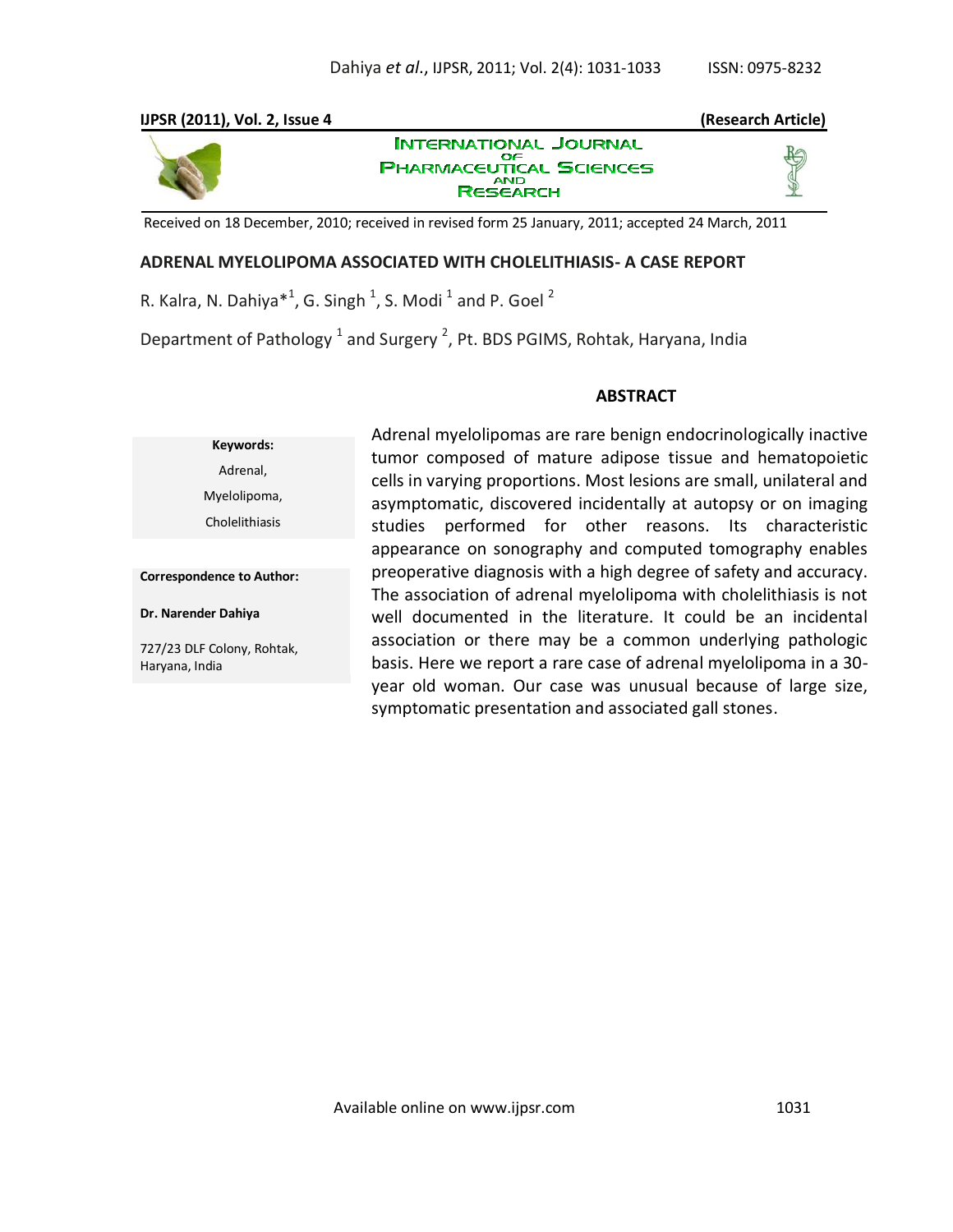**INTRODUCTION:** Adrenal myelolipoma is a rare benign and non-functioning tumor. Most of these tumors are asymptomatic; when they are symptomatic, they usually present with abdominal pain. Ultrasonography (USG), computed tomography (CT) and fine needle aspiration biopsy help in the preoperative diagnosis of adrenal myelolipoma. Surgery is indicated when the tumor is symptomatic or there is suspicion of malignancy. The association of adrenal myelolipoma with cholelithiasis has been described in just two case reports  $1/2$ . We present a case of symptomatic adrenal myelolipoma with associated gall stones.

**Case History:** A 30-year old woman presented with the complaint of intermittent dull aching pain in the left upper quadrant of abdomen for seven months. There was no history of fever, vomiting or gastrointestinal bleeding. There was no significant past medical or family history. Physical examination was unremarkable. Her complete blood counts, liver function tests and chest X-ray were normal. USG revealed a hyperehoic lesion (4.5x3 cm) in the left suprarenal region along with multiple gall stones.

CT scan showed a well defined hypodense lesion (4.13 x 2.63 cm) superolateral to left kidney. A diagnosis of adrenal lipoma was considered. Serum catecholamines, cortisol and urinary VMA were within normal limits. The patient underwent an open left adrenalectomy. Cholecystectomy was not done as it would have required another abdominal incision and was postponed for a later date. Macroscopic examination of the specimen revealed a well circumscribed and encapsulated mass measuring 5 x 4 x 3 cm.

Cut section was yellow to grey brown (**Fig. 1**). Microscopic examination revealed predominantly mature adipose tissue interspersed with hematopoietic cells of erythroid, myeloid and megakaryocytic series with peripheral compressed adrenal cortical tissue (**Fig. 2**). A diagnosis of adrenal myelolipoma was made. The patient had an uneventful postoperative course and was discharged on fourth postoperative day.



**FIG. 1: ADRENAL MYELOLIPOMA: CUT SURFACE**



**FIG. 2: TUMOUR COMPOSED OF MATURE ADIPOSE TISSUE AND HEMATOPOIETIC CELLS, WITH PERIPHERAL ADRENAL CORTICAL TISSUE (H & E, X200)**

**DISCUSSION:** Myelolipomas are well- circumscribed lesions that contain mature adipose tissue intermixed with hematopoietic tissue. The adrenal gland is the most common site but myelolipomas also occur rarely in extraadrenal locations such as presacral soft tissues, retroperitoneum, thorax and pelvis <sup>3</sup>. The exact aetiopathogenesis of these tumors is still obscure. Various hypotheses proposed are bone marrow embolism, extramedullary hematopoiesis, and bone marrow

Available online on www.ijpsr.com 1032